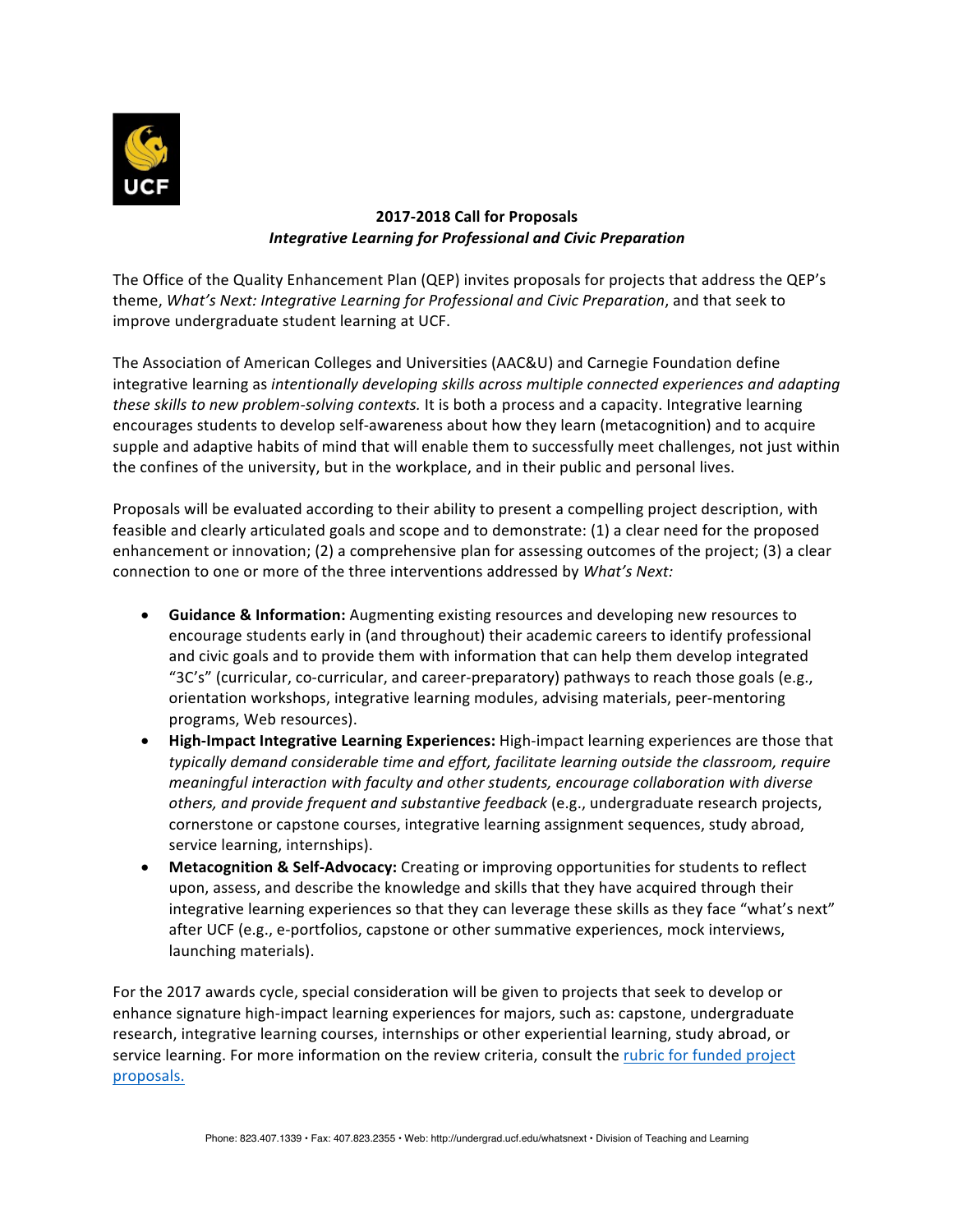Proposals will be accepted for two levels of award: **Enhancement** and **Program Innovation**:

**Enhancement:** up to \$3,500 for individuals or teams who wish to enhance existing or create new resources for undergraduate students, such as but not limited to: developing courses, designing highimpact learning activities, or enhancing career preparation. Interdisciplinary projects and projects that include student members are encouraged. Although long-term and sustainable changes are the ultimate goal of *What's* Next, award recipients must be able to complete initial assessment of their project within one academic year. A final report on the project will be due to the QEP office one year after the award is granted.

**Program Innovation:** up to \$10,000 for individuals or teams who wish to make changes to existing or create new programs to enhance undergraduate student learning outcomes, such as but not limited to: mapping and revising curriculum, implementing new technologies (e.g., e-portfolios), or faculty and staff training. Interdisciplinary projects and projects that include student members are encouraged to apply. Award recipients must be able to complete initial assessment of their project within two academic years. A final report on the project will be due to the QEP office two years after the award is granted.

## **Award Information**

Proposals are due Friday, February 24, 2017, and the process for transferring awarded funds will begin in July 2017.

The QEP awards program is overseen by the Office of the Quality Enhancement Plan and an awards committee comprising members from the QEP Advisory Board. The advisory board includes representatives from the various colleges, schools, departments, and units across the UCF campus.

Projects must be clearly related to one or more of the three interventions addressed by What's Next: Guidance and Information, High-Impact Integrative Learning Experiences, and/or Metacognition & Self-Advocacy. On the award application you will be required to explain which intervention your project relates to and to detail student learning outcomes and assessment methods related to your project.

### **QEP Contact**

Questions about proposal preparation, the QEP process, and proposal format may be directed to Anna Maria Jones, QEP director (Anna.Jones@ucf.edu) or to Brooks Pingston, QEP coordinator (Brooks.Pingston@ucf.edu). Anna and Brooks will be happy to meet with you prior to turning in your proposal to assist you in project planning, developing appropriate and measurable student learning outcomes, and in determining how to best assess student learning.

### **Eligibility**

Faculty and staff at the University of Central Florida are eligible to apply. Undergraduate and graduate students whose project is supervised by an eligible faculty or staff member are also eligible to apply. Applicants may apply individually or as teams to work on one project; however, the award will be granted to the project and not to individual team members. If you are in the final year of your funded project and wish to apply for additional support you may; however, those applying for such support will be required to include a discussion of preliminary results that demonstrates measurable progress towards the project goals.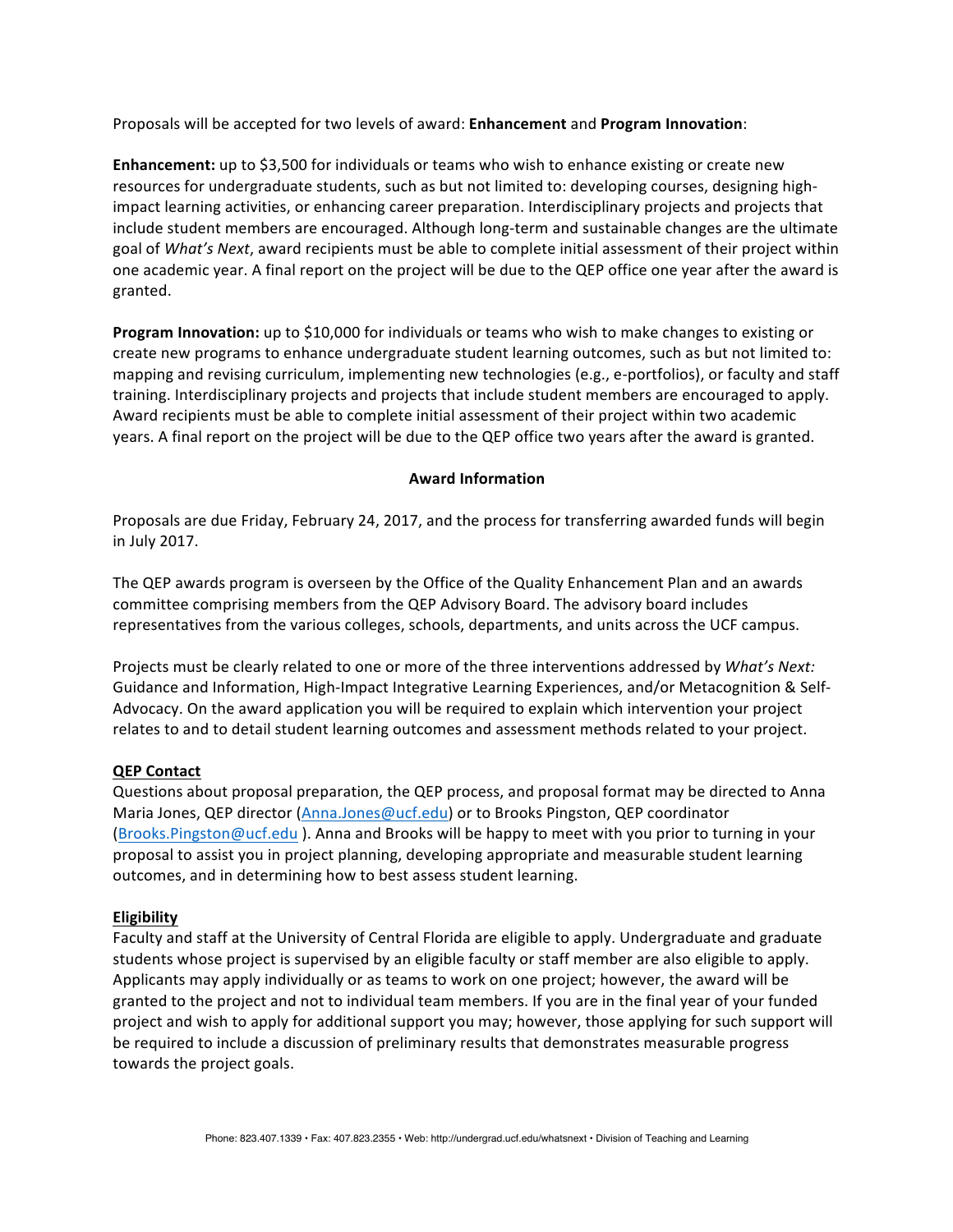### **Duration of Project**

Enhancement: Award recipients must be able to complete assessment of their project within two semesters. Reports will be due to the Office of the QEP in July 2018.

Program Innovation: Award recipients must be able to complete assessment of their project within four semesters. A mid-term report will be due to the Office of the QEP in July 2018 and a final report will be due to the Office of the QEP in July 2019.

## **Evaluation Criteria**

Awards for both the Enhancement and the Program Innovation proposals will be based on the proposal's content with emphasis on the proposal's alignment with the mission of the Quality Enhancement Plan, *What's Next: Integrative Learning for Civic and Professional Lives*. Proposals must be directly related to one or more of the three areas of intervention cited above; however, special consideration will be given to projects that seek to create or improve signature high-impact learning experiences for majors. For more information on evaluation criteria, please see the rubric for funded project proposals.

## **Detailed Budget**

Budget money will be transferred from the QEP account to the appropriate account of the home department for the project. If it is an interdisciplinary project, the submitting team must decide (prior to submission) which department will be the home for the project. These types of costs would be allowable for inclusion in the budget:

- Most activities that would be allowable for faculty and staff development and support (e.g., training, travel, conferences, collaborations).
- Salary for a student or OPS worker to assist with the project.
- Purchase of equipment, software, materials, or supplies that are essential (and used only for) the project.
- Release time for the employee to devote effort to this project (but not for dual compensation to the employee).

The money may not be used to supplement an employee's salary. Specifics about the budget requirements may be found on the application forms. The amount listed is the maximum for each award; however, it is not necessary to request the maximum. The selection committee will review the budget and may make suggested changes. The primary investigator for the project will be contacted before a budget is changed and an award is granted. When completing the final project report you will be asked to provide a complete reconciliation between the approved budget and the actual expenditures from the funds.

## **Application Process**

Applicants should complete the application form and submit as an attached PDF via email to  $QEP@ucf.edu$  by February 24<sup>th</sup>, 2016. All proposals will be acknowledged by email within three (3) business days of receipt. If you have not received an acknowledgement email after four (4) business days, please contact Brooks Pingston (Brooks.Pingston@ucf.edu).

### **Important Dates**

January 9, 2017 Call for Proposals released by QEP office